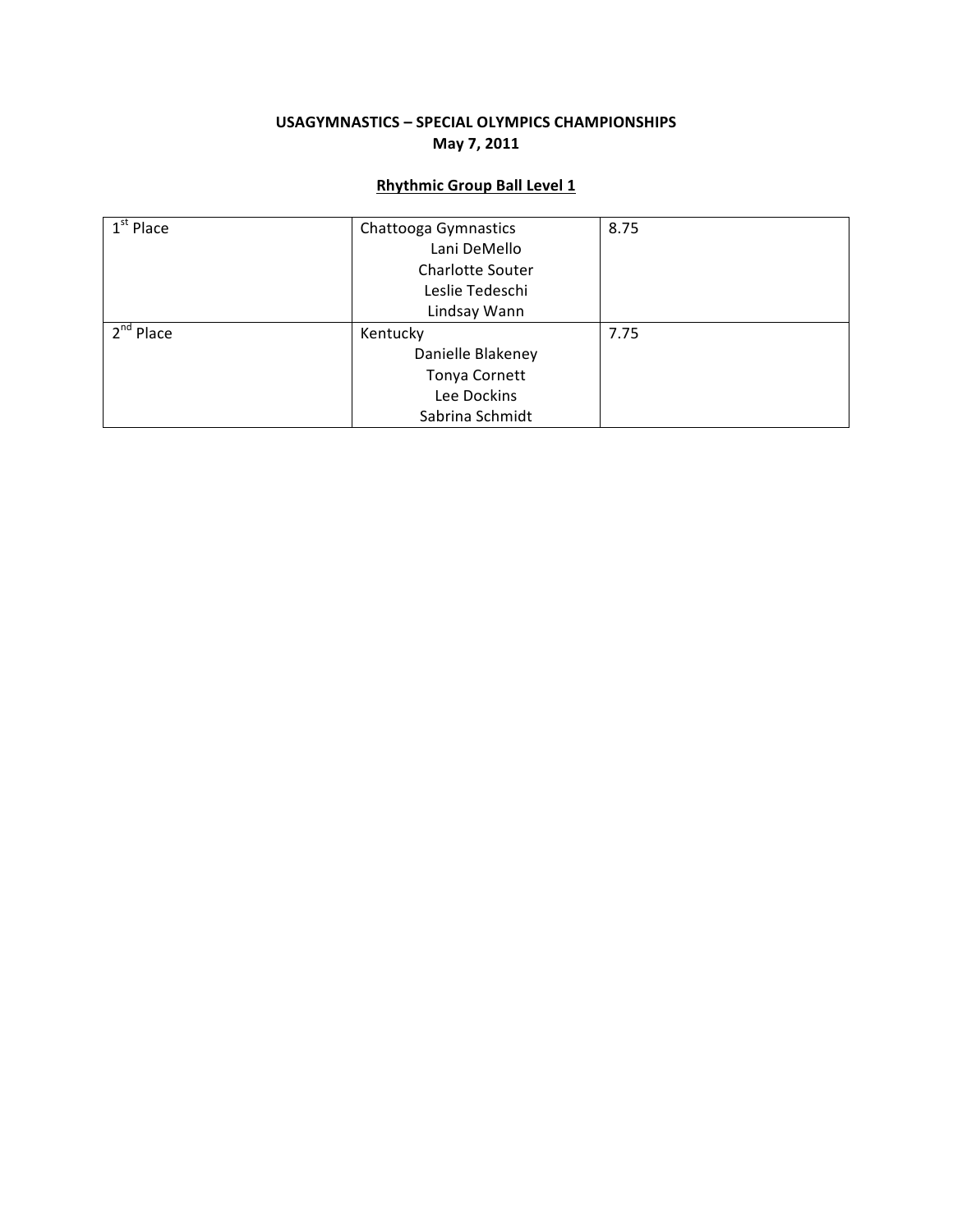### **Rhythmic Hoop**

| $    -$                  |  |  |  |  |
|--------------------------|--|--|--|--|
| 8.80<br>- 2<br>.<br>: HU |  |  |  |  |
|                          |  |  |  |  |

| Level 4a                  |               |           |      |  |
|---------------------------|---------------|-----------|------|--|
| ⊸rst                      | Dana Misitano | Chattooga | 7.30 |  |
| $\neg$ <sup>nd</sup>      | Tonya Cornett | Kentucky  | 7.20 |  |
| $\mathcal{P}^{\text{rd}}$ | Elena Weaver  | Gwinnett  | 7.10 |  |

| Level 4b              |                   |         |      |
|-----------------------|-------------------|---------|------|
| <b>A</b> 56           | Karen Davis       | Georgia | 6.30 |
| $\sim$ nd<br><u>.</u> | Paulette Harrison | Georgia | 5.30 |

| Level 2           |                    |           |      |  |
|-------------------|--------------------|-----------|------|--|
| 1 <sub>st</sub>   | Katy Wilson        | Georgia   | 8.00 |  |
| $\mathcal{L}$ nd  | Khalilah Greer     | Georgia   | 7.70 |  |
| $\overline{2}$ rd | Elisabeth Andersen | Wisconsin | 7.35 |  |

| Level 2a              |                           |            |      |  |
|-----------------------|---------------------------|------------|------|--|
| 1 <sub>st</sub>       | <b>Mandy Hoopingarner</b> | Georgia    | 6.90 |  |
| $\mathbf{a}$ nd       | Mackenzie Amundson        | New Mexico | 6.85 |  |
| $2^{\text{rd}}$       | Jeannie Garriss           | New Mexico | 6.75 |  |
| $\Lambda^{\text{th}}$ | Sabrina Schmidt           | Kentucky   | 6.70 |  |

| Level 1         |                       |           |      |  |
|-----------------|-----------------------|-----------|------|--|
| 1 <sup>st</sup> | Lee Dockins           | Kentucky  | 8.90 |  |
| 2 <sub>nd</sub> | Shannon Laffey        | Georgia   | 8.10 |  |
| $3^{\text{rd}}$ | Kelli Davis           | Kentucky  | 8.00 |  |
| 4 <sup>th</sup> | Tori Hammett          | Tennessee | 7.80 |  |
| 4 <sup>th</sup> | Adrienne Holladay     | Georgia   | 7.80 |  |
| 5 <sup>th</sup> | <b>Brittany Meyer</b> | Tennessee | 7.20 |  |
| 6 <sup>th</sup> | Jennifer Campbell     | Georgia   | 7.10 |  |
| 6 <sup>th</sup> | <b>Mary Grover</b>    | Wisconsin | 7.10 |  |

| Level 1a                   |                |         |      |  |
|----------------------------|----------------|---------|------|--|
| $\lambda$ st               | Gretchen Fuchs | Georgia | 5.90 |  |
| $\mathbf{a}$ nd            | Michelle Flake | Georgia | 5.60 |  |
| 2rd                        | Gabby Allen    | Georgia | 5.10 |  |
| $\overline{4}^{\text{th}}$ | Cathy Cantrell | Georgia | 3.30 |  |

| ⊿ st                  | <b>Phillip Riley</b> | Kentucky  | 5.00 |
|-----------------------|----------------------|-----------|------|
| $\sim$ nd             | Oana Warren          | Kentucky  | 4.90 |
| ⊤rd                   | Gloria Vera          | Kentucky  | 4.40 |
| $\Lambda^{\text{th}}$ | Joanie Crowley       | Tennessee | 4.30 |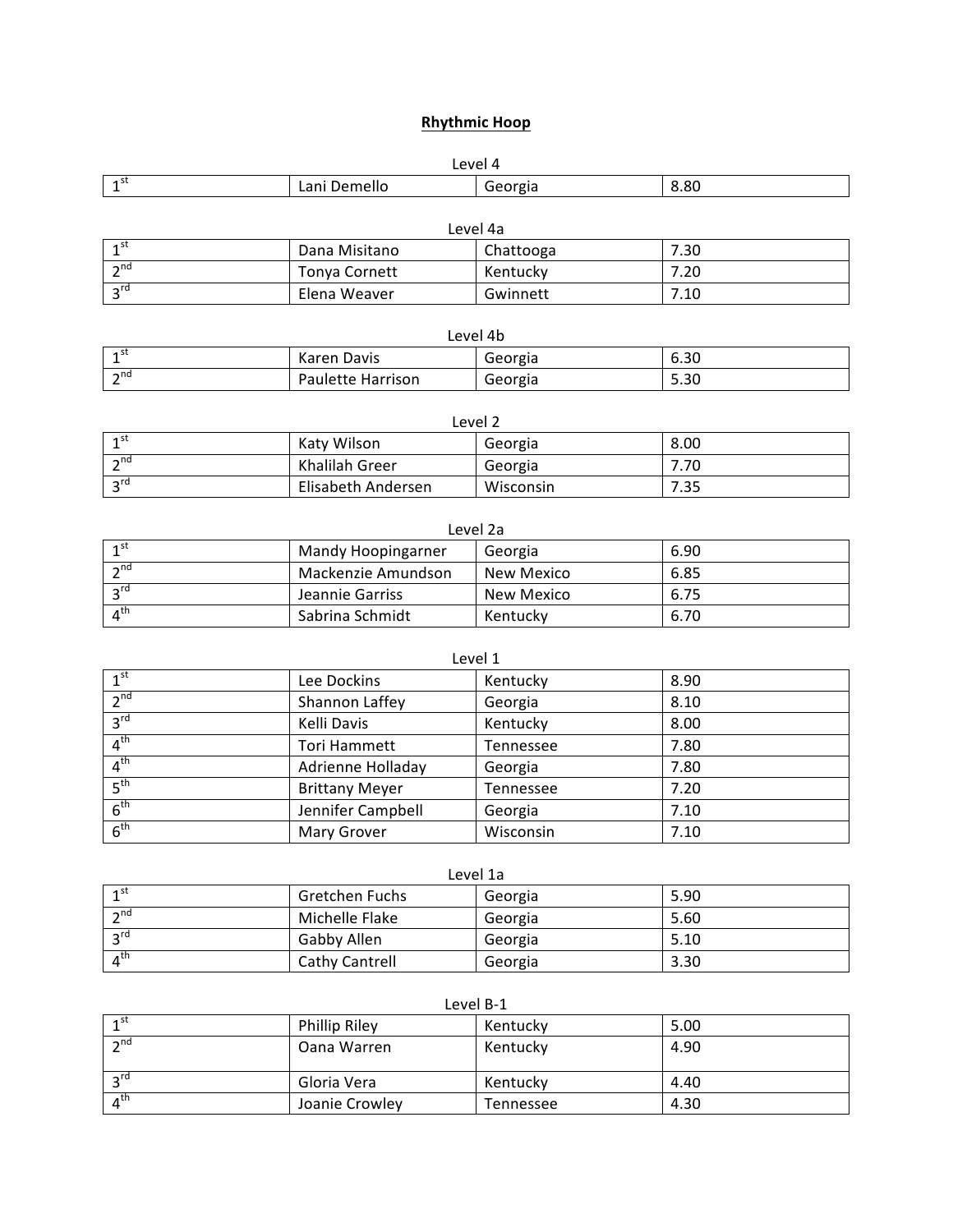| $\mathbf{A}^{\text{th}}$ | Vicky Hall     | Kentucky  | 4.30 |
|--------------------------|----------------|-----------|------|
| $\Lambda^{\text{th}}$    | Tonia Wrasman  | Tennessee | 4.30 |
| _ ∟th                    | Laura Pfleiger | Tennessee | 4.20 |
| 6 <sup>th</sup>          | Hannah Nall    | Tennessee | 4.00 |

#### Level B-1a

| $1^{\text{st}}$ | Rachel Cooper        | Georgia   | 3.90 |
|-----------------|----------------------|-----------|------|
| 2 <sup>nd</sup> | Candace Fitzgerald   | Georgia   | 3.80 |
| $3^{\text{rd}}$ | Meaghan Brox         | Georgia   | 3.50 |
| 3 <sup>rd</sup> | <b>Whitney Guest</b> | Georgia   | 3.50 |
| 4 <sup>th</sup> | Marylynn Collins     | Georgia   | 3.40 |
| $E^{\text{th}}$ | Abbey Picket         | Georgia   | 3.00 |
| 5 <sup>th</sup> | Kristen Millican     | Tennessee | 3.00 |

#### Level B-1b

| ⊿st        | Jessica Roberts    | Kentucky | 2.50 |
|------------|--------------------|----------|------|
| $\lnot$ nd | Christiana Koritko | Georgia  | 1.00 |
| $\lnot$ rd | Shelley Dunham     | Georgia  | .500 |

### Unified Level B

| 1 <sup>st</sup> | Charlotte Baskin &      | Georgia | 9.40 |
|-----------------|-------------------------|---------|------|
|                 | Grace Baskin            |         |      |
| $2^{nd}$        | Allyson Kafka & Katie   | Georgia | 8.60 |
|                 | King                    |         |      |
| $2^{\text{rd}}$ | Jessica Devore & Rachel | Georgia | 6.40 |
|                 | Cooper                  |         |      |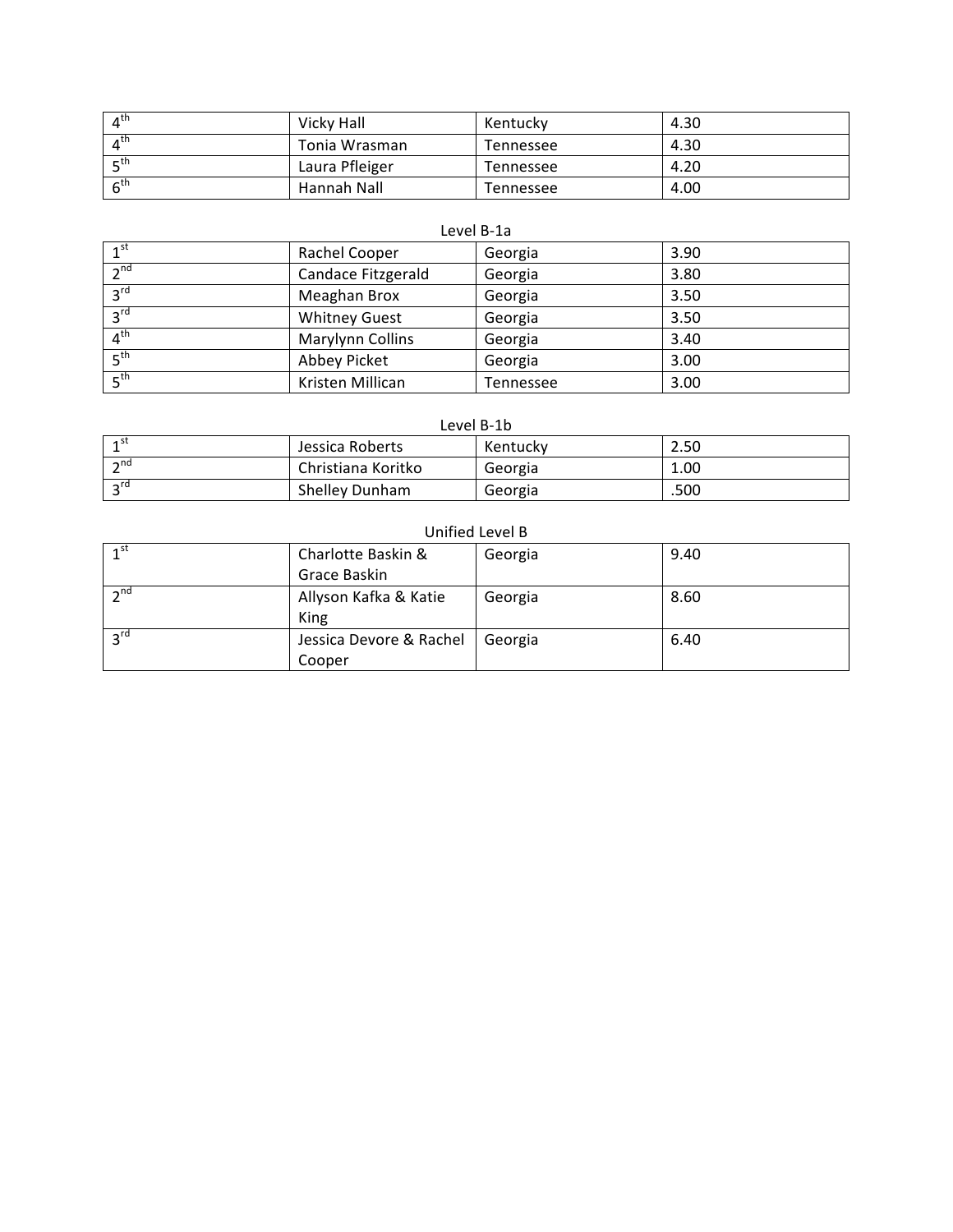### **Rhythmic+Ribbon**

| Level 4         |               |          |      |
|-----------------|---------------|----------|------|
| ⊿st             | Dana Misitano | Georgia  | 8.55 |
| $\neg$ nd       | Lani Demello  | Georgia  | 7.75 |
| $2^{\text{rd}}$ | Tonya Cornett | Kentucky | 7.20 |

| Level 4a  |                      |         |      |
|-----------|----------------------|---------|------|
| ⊿st       | Elena Weaver         | Georgia | 6.60 |
| $\sim$ nd | <b>Tonya Cornett</b> | Georgia | 6.35 |
| rd د      | Elena Weaver         | Georgia | 5.85 |

| Level 2           |                       |            |      |
|-------------------|-----------------------|------------|------|
| 1 <sup>st</sup>   | Elisabeth Andersen    | Wisconsin  | 9.40 |
| 2 <sub>nd</sub>   | Mackenzie Amundson    | New Mexico | 8.90 |
| 2 <sup>nd</sup>   | Katy Wilson           | Georgia    | 8.90 |
| 3 <sup>rd</sup>   | <b>Stephanie Rios</b> | Georgia    | 8.40 |
| 4 <sup>th</sup>   | Jeannie Garriss       | New Mexico | 8.20 |
| $F$ <sup>th</sup> | Khalilah Greer        | Georgia    | 8.10 |

| Level 3                    |                   |           |      |
|----------------------------|-------------------|-----------|------|
| 1 <sup>st</sup>            | Danielle Blakeney | Kentucky  | 8.70 |
| $\neg$ <sup>nd</sup>       | Vanessa Futral    | Georgia   | 6.90 |
| $2^{\text{rd}}$            | Eresi Yarney      | Wisconsin | 6.70 |
| $\overline{4}^{\text{th}}$ | Katie Bender      | Georgia   | 6.60 |

| Level 2a                |                    |            |      |
|-------------------------|--------------------|------------|------|
| 1 <sub>st</sub>         | Megan Ratliff      | Georgia    | 7.70 |
| $\overline{\mathbf{a}}$ | Rebecca Amador     | New Mexico | 7.20 |
| $2^{\text{rd}}$         | Mandy Hoopingarner | Georgia    | 6.70 |
| $4^{\text{th}}$         | Stephanie O'Connor | Georgia    | 5.00 |

| Level 1                  |                       |           |      |
|--------------------------|-----------------------|-----------|------|
| $\mathbf{1}^{\text{st}}$ | Kelli Davis           | Kentucky  | 8.60 |
| $\mathbf{a}$ nd          | Adrienne Holladay     | Georgia   | 7.80 |
| $2^{\text{rd}}$          | <b>Brittany Meyer</b> | Tennessee | 7.60 |
| $\Lambda^{\text{th}}$    | Tori Hammett          | Tennessee | 7.40 |

| Level 1a |  |
|----------|--|

| 1 <sup>st</sup> | Gabby Allen       | Georgia   | 6.70 |
|-----------------|-------------------|-----------|------|
| $\lambda$ nd    | Jennifer Campbell | Georgia   | 6.50 |
| rd <sub>د</sub> | Michelle Flake    | Georgia   | 6.40 |
| $4^{\text{th}}$ | Mary Grover       | Wisconsin | 6.30 |
| 5 <sup>th</sup> | Gretchen Fuchs    | Georgia   | 4.20 |
| 6 <sup>th</sup> | Cathy Cantrell    | Georgia   | 3.00 |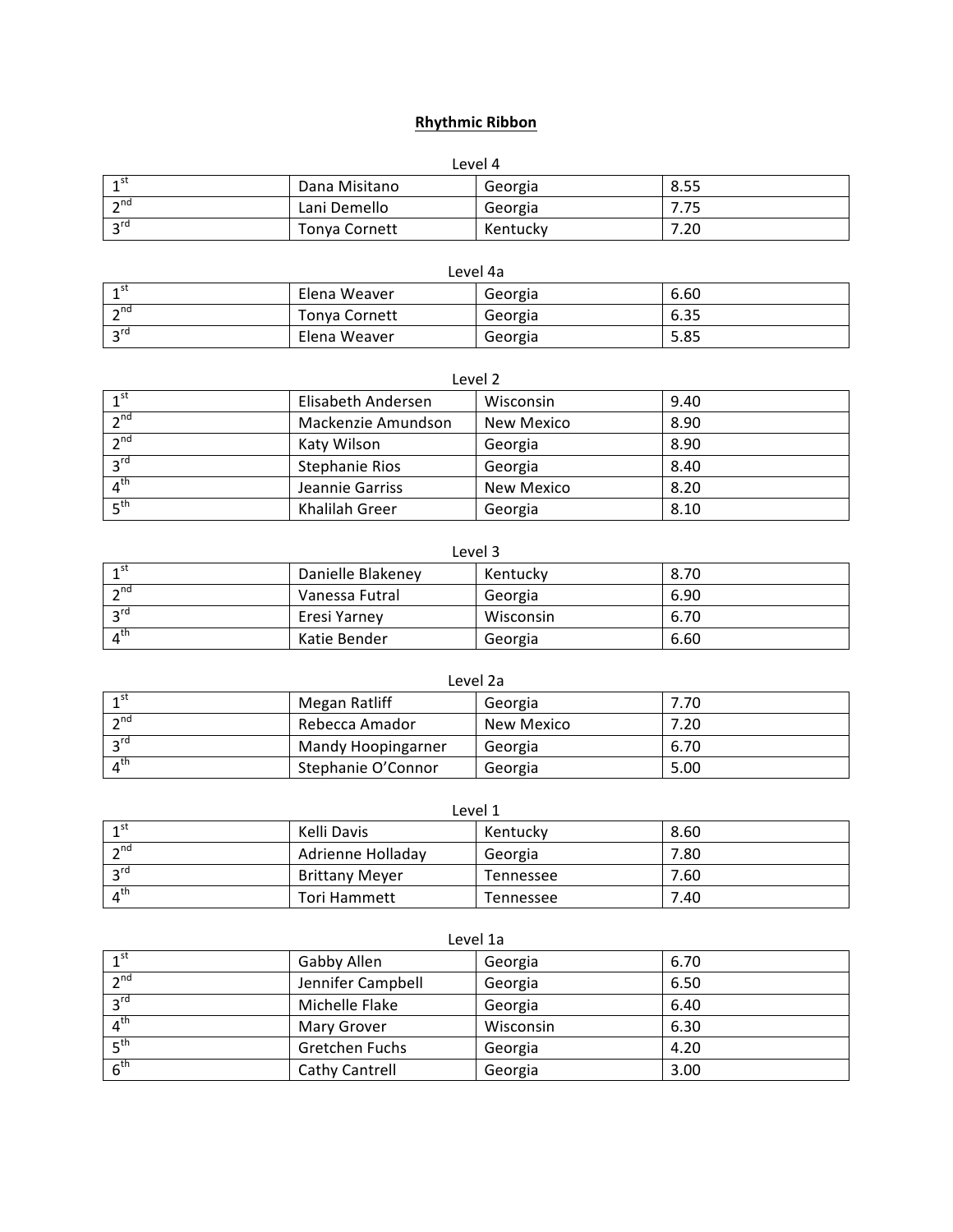#### Level B-1

| 1 <sup>st</sup>  | Oana Warren          | Kentucky  | 4.70 |
|------------------|----------------------|-----------|------|
| $\mathcal{P}$ nd | Laura Pfleiger       | Tennessee | 4.50 |
| $2^{\text{rd}}$  | Candace Fitzgerald   | Georgia   | 4.30 |
| $4^{\text{th}}$  | Joanie Crowley       | Tennessee | 4.20 |
| ∟, ⊾             | <b>Whitney Guest</b> | Georgia   | 4.00 |

| Level B-1a      |                    |           |      |  |
|-----------------|--------------------|-----------|------|--|
| 1 <sup>st</sup> | Abbey Picket       | Georgia   | 3.80 |  |
| 2 <sup>nd</sup> | Tonia Wrasman      | Tennessee | 3.70 |  |
| 3 <sup>rd</sup> | Meaghan Brox       | Georgia   | 3.50 |  |
| 3 <sup>rd</sup> | Vicky Hall         | Kentucky  | 3.50 |  |
| 4 <sup>th</sup> | Christiana Koritko | Georgia   | 3.00 |  |
| 4 <sup>th</sup> | Hannah Nall        | Tennessee | 3.00 |  |
| 4 <sup>th</sup> | Phillip Riley      | Kentucky  | 3.00 |  |
| 4 <sup>th</sup> | Gloria Vera        | Kentucky  | 3.00 |  |
| 5 <sup>th</sup> | Kristen Millican   | Tennessee | 2.90 |  |

#### Level B-1b

| ⊿st        | Jessica Roberts  | Kentuckv | 2.50 |
|------------|------------------|----------|------|
| $\sim$ nd  | Marylynn Collins | Georgia  | 1.00 |
| $\lnot$ rd | Shelley Durham   | Georgia  | .80  |

### Unified Level B

| 1 <sub>st</sub> | Charlotte Baskin &      | Georgia | 8.00 |
|-----------------|-------------------------|---------|------|
|                 | Grace Baskin            |         |      |
| 1 <sup>st</sup> | Jessica Devore & Rachel | Georgia | 8.00 |
|                 | Cooper                  |         |      |
| 1 <sub>st</sub> | Allyson Kafka & Katie   | Georgia | 8.00 |
|                 | King                    |         |      |

### **Rhythmic+Clubs**

| Level 4                  |               |          |      |
|--------------------------|---------------|----------|------|
| ⊿st                      | Lani Demello  | Georgia  | 8.00 |
| $\sim$ nd                | Tonya Cornett | Kentucky | 7.95 |
| $\mathcal{L}$ rd         | Elena Weaver  | Georgia  | 7.50 |
| $\mathbf{A}^{\text{th}}$ | Dana Misitano | Georgia  | 7.40 |

| 4 ST<br><b>.</b> | Karen Davis       | Georgia | 6.80    |
|------------------|-------------------|---------|---------|
| $\lnot$ nd<br>∠  | Paulette Harrison | Georgia | Q۵<br>. |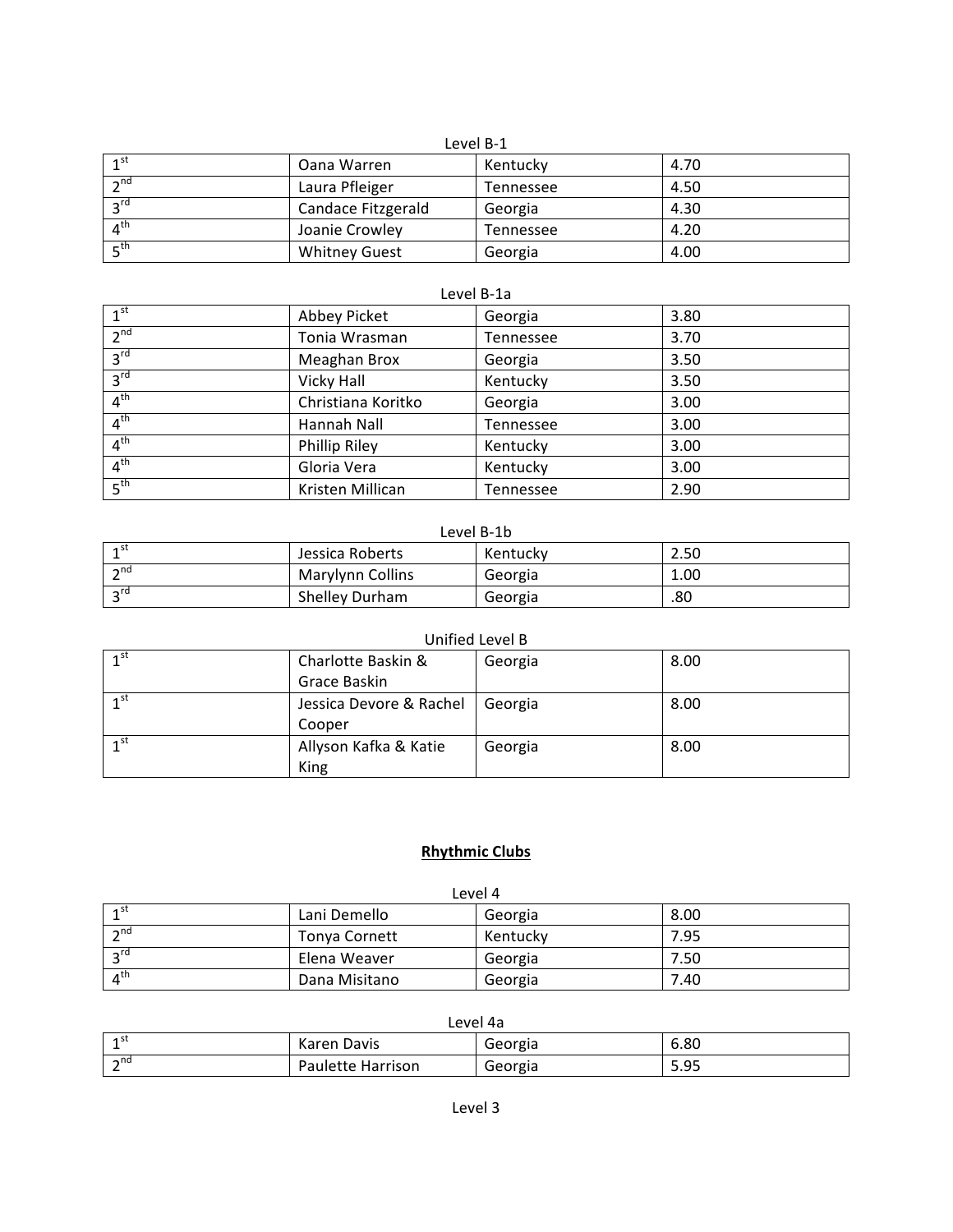| ⊿st                        | Danielle Blakeney | Kentucky  | 8.7 |
|----------------------------|-------------------|-----------|-----|
| $\neg$ <sup>nd</sup>       | Katie Bender      | Georgia   | 6., |
| $\mathsf{P}^{\mathsf{rd}}$ | Vanessa Futral    | Georgia   | 6.6 |
| $\mathbf{1}^{\text{th}}$   | Eresi Yarney      | Wisconsin | 6.3 |

| Level 2     |                            |                      |             |
|-------------|----------------------------|----------------------|-------------|
| <b>4</b> SL | .<br>. .<br>Wilson<br>Katy | .<br>٦Ρ<br>יי<br>--- | 8.40<br>___ |

| Level 2a        |                       |            |      |  |
|-----------------|-----------------------|------------|------|--|
| 1 <sup>st</sup> | Mandy Hoopingarner    | Georgia    | 7.30 |  |
| 2 <sub>nd</sub> | Khalilah Greer        | Georgia    | 7.20 |  |
| $2^{\text{rd}}$ | Elisabeth Andersen    | Wisconsin  | 6.75 |  |
| $4^{\text{th}}$ | Mackenzie Amundson    | New Mexico | 6.70 |  |
| 5 <sup>th</sup> | <b>Stephanie Rios</b> | Georgia    | 6.45 |  |
| $6^{\text{th}}$ | Jeannie Garriss       | New Mexico | 6.30 |  |

| Level 2b                 |                    |            |      |  |
|--------------------------|--------------------|------------|------|--|
| 1 <sup>st</sup>          | Megan Ratliff      | Georgia    | 6.00 |  |
| $2^{nd}$                 | Emily Belk         | Georgia    | 5.95 |  |
| $2^{\text{rd}}$          | Rebecca Amador     | New Mexico | 4.85 |  |
| $\mathbf{A}^{\text{th}}$ | Sabrina Schmidt    | Kentucky   | 4.80 |  |
| $F^{th}$                 | Stephanie O'Connor | Georgia    | 4.45 |  |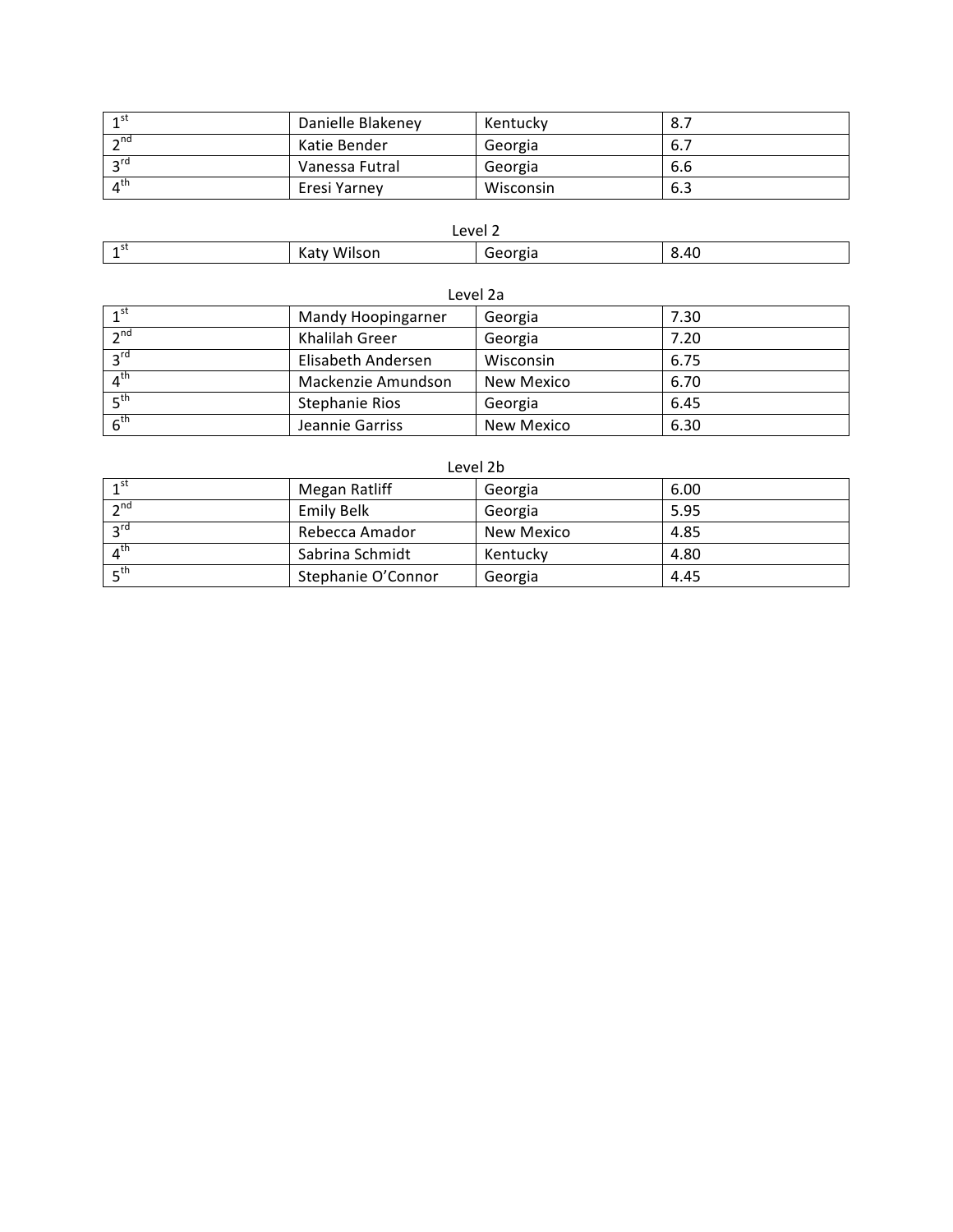### **Rhythmic+Ball**

| Level 4         |               |         |      |  |
|-----------------|---------------|---------|------|--|
| 1st             | Lani Demello  | Georgia | 9.20 |  |
| $\mathbf{a}$ nd | Dana Misitano | Georgia | 8.10 |  |
| $2^{\text{rd}}$ | Elena Weaver  | Georgia | 7.60 |  |

| Level 4a        |                      |          |      |
|-----------------|----------------------|----------|------|
| 4 st            | Karen Davis          | Georgia  | 7.20 |
| $\sim$ nd       | <b>Tonya Cornett</b> | Kentuckv | 7.05 |
| $2^{\text{rd}}$ | Paulette Harrison    | Georgia  | 6.50 |

| Level 3                              |                   |           |      |
|--------------------------------------|-------------------|-----------|------|
| 1 <sub>1</sub> st                    | Danielle Blakeney | Kentucky  | 7.60 |
| $\mathbf{a}$ nd                      | Vanessa Futral    | Georgia   | 6.10 |
| $2^{\text{rd}}$                      | Katie Bender      | Georgia   | 5.30 |
| $\boldsymbol{\Lambda}^{\textsf{th}}$ | Eresi Yarney      | Wisconsin | 5.00 |

| Level 2         |                       |            |      |  |
|-----------------|-----------------------|------------|------|--|
| 1 <sup>st</sup> | Katy Wilson           | Georgia    | 9.30 |  |
| 2 <sup>nd</sup> | Elisabeth Andersen    | Wisconsin  | 8.80 |  |
| $3^{rd}$        | Sabrina Schmidt       | Kentucky   | 8.40 |  |
| 4 <sup>th</sup> | Khalilah Greer        | Georgia    | 8.30 |  |
| 5 <sup>th</sup> | Mackenzie Amundson    | New Mexico | 8.20 |  |
| 5 <sup>th</sup> | <b>Stephanie Rios</b> | Georgia    | 8.20 |  |

| Level 2a        |                    |            |      |  |
|-----------------|--------------------|------------|------|--|
| $1^{\text{st}}$ | Jeannie Garriss    | New Mexico | 7.90 |  |
| 2 <sub>nd</sub> | <b>Emily Belk</b>  | Georgia    | 7.50 |  |
| 2 <sub>nd</sub> | Megan Ratliff      | Georgia    | 7.50 |  |
| $3^{\text{rd}}$ | Mandy Hoopingarner | Georgia    | 6.30 |  |
| $3^{\text{rd}}$ | Stephanie O'Connor | Georgia    | 6.30 |  |
| $4^{\text{th}}$ | Rebecca Amador     | Georgia    | 5.00 |  |

### Level 1

| <b>4</b> SL<br><b>.</b>     | ckinsا<br>Lee<br>ו זנ | uuun                  | $\overline{\phantom{a}}$<br><br>0. / U |
|-----------------------------|-----------------------|-----------------------|----------------------------------------|
| $\mathsf{h}$ nd<br><u>.</u> | . .<br>Kelli Davis    | ⌒<br><b>ACTILULAY</b> | 80.'                                   |

| LEVEI 14        |                       |           |      |
|-----------------|-----------------------|-----------|------|
| 1 <sup>st</sup> | Gabby Allen           | Georgia   | 7.00 |
| $\mathbf{a}$ nd | <b>Tori Hammett</b>   | Tennessee | 6.80 |
| $2^{\text{rd}}$ | Adrienne Holladay     | Georgia   | 6.70 |
| $4^{\text{th}}$ | <b>Brittany Meyer</b> | Tennessee | 6.60 |
| $E^{\text{th}}$ | Shannon Laffey        | Georgia   | 6.40 |

#### Level!1a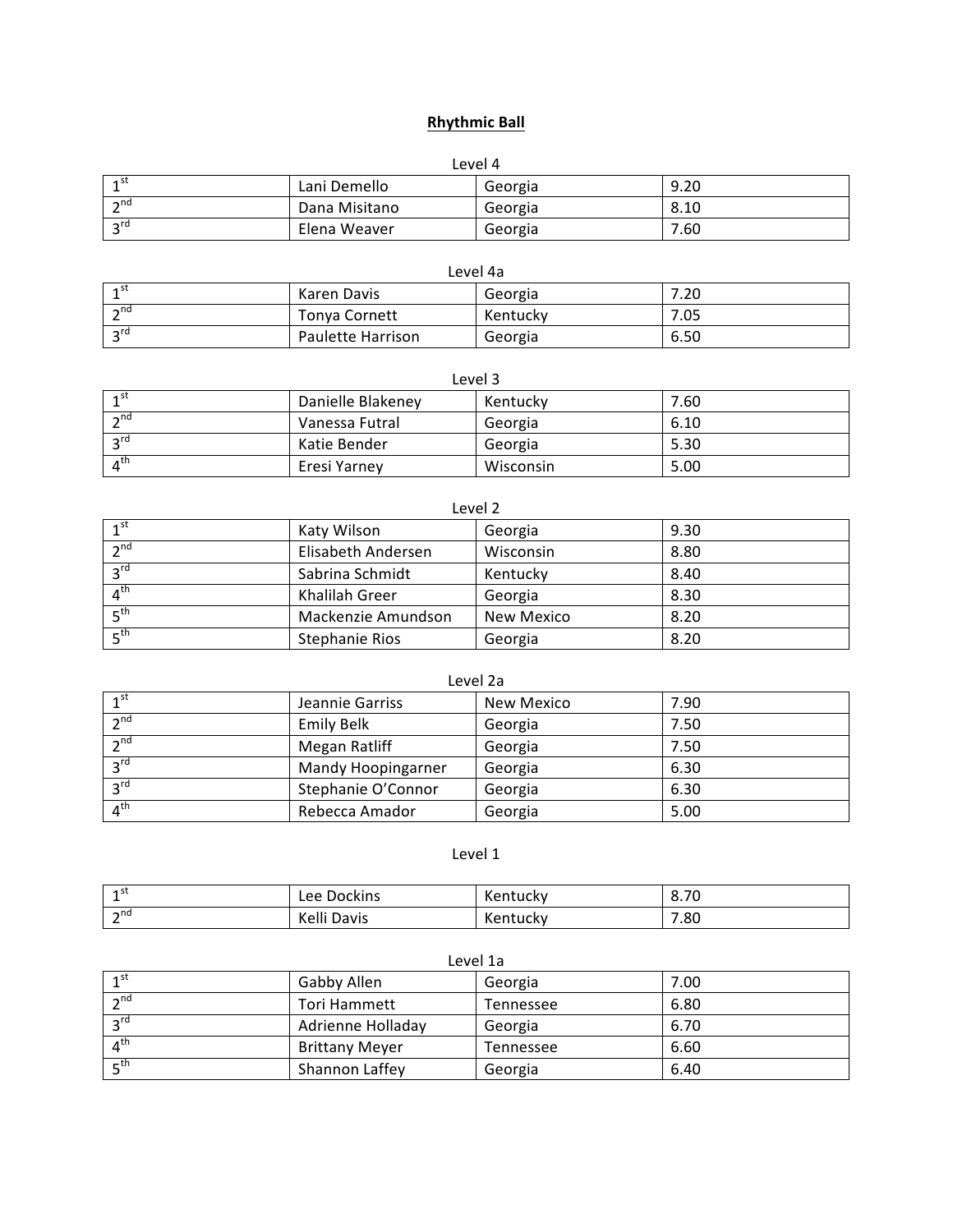### Level 1b

| $\lambda$ st          | Mary Grover       | Wisconsin | 5.90 |
|-----------------------|-------------------|-----------|------|
| $\sim$ nd             | Jennifer Campbell | Georgia   | 5.60 |
| $2^{\text{rd}}$       | Gretchen Fuchs    | Georgia   | 5.20 |
| $\Lambda^{\text{th}}$ | Michelle Flake    | Georgia   | 4.90 |
| ⊾, ⊾                  | Cathy Cantrell    | Georgia   | 1.60 |

#### Level B-1

| 1 <sup>st</sup> | <b>Phillip Riley</b> | Kentucky  | 9.4  |
|-----------------|----------------------|-----------|------|
| $2^{nd}$        | Oana Warren          | Kentucky  | 9.00 |
| 3 <sup>rd</sup> | Laura Pfleiger       | Tennessee | 8.00 |
| 4 <sup>th</sup> | <b>Whitney Guest</b> | Georgia   | 7.60 |
| $E^{\text{th}}$ | Jessica Roberts      | Kentucky  | 7.20 |
| 6 <sup>th</sup> | Joanie Crowley       | Crowley   | 7.00 |

#### Level B-1a

| $1^{\text{st}}$ | Kristen Millican   | Tennessee | 6.20 |
|-----------------|--------------------|-----------|------|
| 1 <sup>st</sup> | Tonia Wrasman      | Tennessee | 6.20 |
| 2 <sup>nd</sup> | Candace Fitzgerald | Georgia   | 6.00 |
| 3 <sup>rd</sup> | Gloria Vera        | Kentucky  | 5.00 |
| 4 <sup>th</sup> | Meaghan Brox       | Georgia   | 4.80 |
| 5 <sup>th</sup> | Abbey Picket       | Georgia   | 4.60 |
| 5 <sup>th</sup> | Hannah Nall        | Tennessee | 4.60 |
| 6 <sup>th</sup> | Vicky Hall         | Kentucky  | 4.40 |

#### Level B-1b

| ។ St      | Marylynn Collins   | Georgia | 3.40 |
|-----------|--------------------|---------|------|
| $\sim$ nd | Christiana Koritko | Georgia | 2.20 |
| $\sim$ rd | Shelley Dunham     | Georgia | .400 |

### Unified Level B

| $\mathbf{1}^{\text{st}}$ | Allyson Kafka & Katie   | Georgia | 8.00 |
|--------------------------|-------------------------|---------|------|
|                          | King                    |         |      |
| $\lambda$ nd             | Jessica Devore & Rachel | Georgia | 7.80 |
|                          | Cooper                  |         |      |
| $2^{\text{rd}}$          | Charlotte Baskin &      | Georgia | 7.60 |
|                          | Grace Baskin            |         |      |

### **Rhythmic+Rope**

| Level 3                                      |              |           |      |  |
|----------------------------------------------|--------------|-----------|------|--|
| ⊿st<br>Danielle Blakeney<br>7.60<br>Kentucky |              |           |      |  |
| $\sim$ nd<br><u>.</u>                        | Eresi Yarney | Wisconsin | 5.30 |  |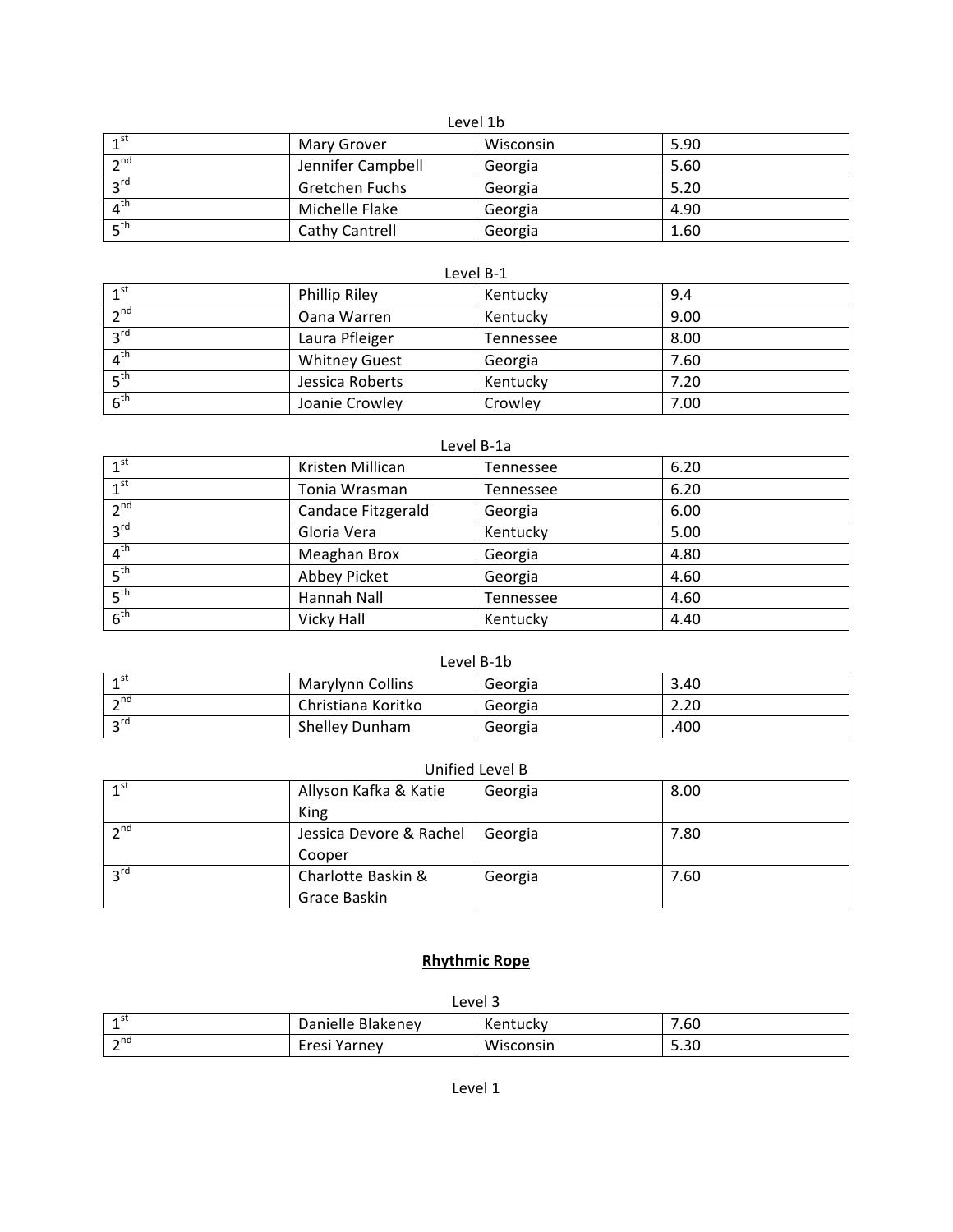| 1 <sup>st</sup> | Lee Dockins           | Kentucky  | 7.40 |
|-----------------|-----------------------|-----------|------|
| 1 <sup>st</sup> | Shannon Laffey        | Georgia   | 7.40 |
| 2 <sup>nd</sup> | <b>Brittany Meyer</b> | Tennessee | 6.90 |
| 3 <sup>rd</sup> | Adrienne Holladay     | Georgia   | 6.50 |
| 4 <sup>th</sup> | Gretchen Fuchs        | Georgia   | 6.30 |
| 4 <sup>th</sup> | Tori Hammett          | Tennessee | 6.30 |

| LL V L I <i>L</i>                    |                   |          |      |  |
|--------------------------------------|-------------------|----------|------|--|
| 1 <sub>1</sub> st                    | Lee Dockins       | Kentucky | 5.80 |  |
| $2^{nd}$                             | Gabby Allen       | Georgia  | 5.20 |  |
| rd و                                 | Kelli Davis       | Kentucky | 3.80 |  |
| $\boldsymbol{\Lambda}^{\textsf{th}}$ | Michelle Flake    | Georgia  | 3.40 |  |
| ⊾th                                  | Jennifer Campbell | Georgia  | 3.20 |  |
| 6 <sup>th</sup>                      | Cathy Cantrell    | Georgia  | 3.10 |  |

### Level B-1

| 1 <sup>st</sup> | <b>Phillip Riley</b> | Kentucky  | 4.00 |
|-----------------|----------------------|-----------|------|
| 2 <sub>nd</sub> | Gloria Vera          | Kentucky  | 3.60 |
| 2 <sub>n</sub>  | Oana Warren          | Kentucky  | 3.60 |
| 3 <sup>rd</sup> | Laura Pfleiger       | Tennessee | 3.30 |
| 4th             | Candace Fitzgerald   | Georgia   | 3.10 |
| 5 <sup>th</sup> | Vicky Hall           | Kentucky  | 2.90 |
| 6 <sup>th</sup> | Tonia Wrasman        | Tennessee | 2.70 |

#### Level B-1a

| ⊿st                        | Kristen Millican | Tennessee | 2.50 |
|----------------------------|------------------|-----------|------|
| $\sim$ nd                  | Meaghan Brox     | Georgia   | 2.40 |
| $\sim$ nd                  | Joanie Crowley   | Tennessee | 2.40 |
| $\mathsf{P}^{\mathsf{rd}}$ | Hannah Nall      | Tennessee | 5.80 |

| 1 <sup>st</sup>          | Jessica Roberts      | Kentucky | 1.60 |
|--------------------------|----------------------|----------|------|
| 2 <sub>nd</sub>          | Abbey Picket         | Georgia  | 1.50 |
| 2 <sub>nd</sub>          | <b>Whitney Guest</b> | Georgia  | 1.50 |
| $2^{\text{rd}}$          | Christiana Koritko   | Georgia  | .80  |
| $\overline{4^{th}}$      | Shelley Durham       | Georgia  | .30  |
| $\mathbf{r}^{\text{th}}$ | Marylynn Collins     | Georgia  | .20  |

### Unified Level B

| 1 <sup>st</sup> | Charlotte Baskin &                | Georgia | 7.40 |
|-----------------|-----------------------------------|---------|------|
|                 | Grace Baskin                      |         |      |
| $\mathbf{a}$ nd | Jessica Devore & Rachel   Georgia |         | 6.90 |
|                 | Cooper                            |         |      |
| $2^{\text{rd}}$ | Allyson Kafka & Katie             | Georgia | 6.80 |
|                 | King                              |         |      |

# Level 2

# Level B-1b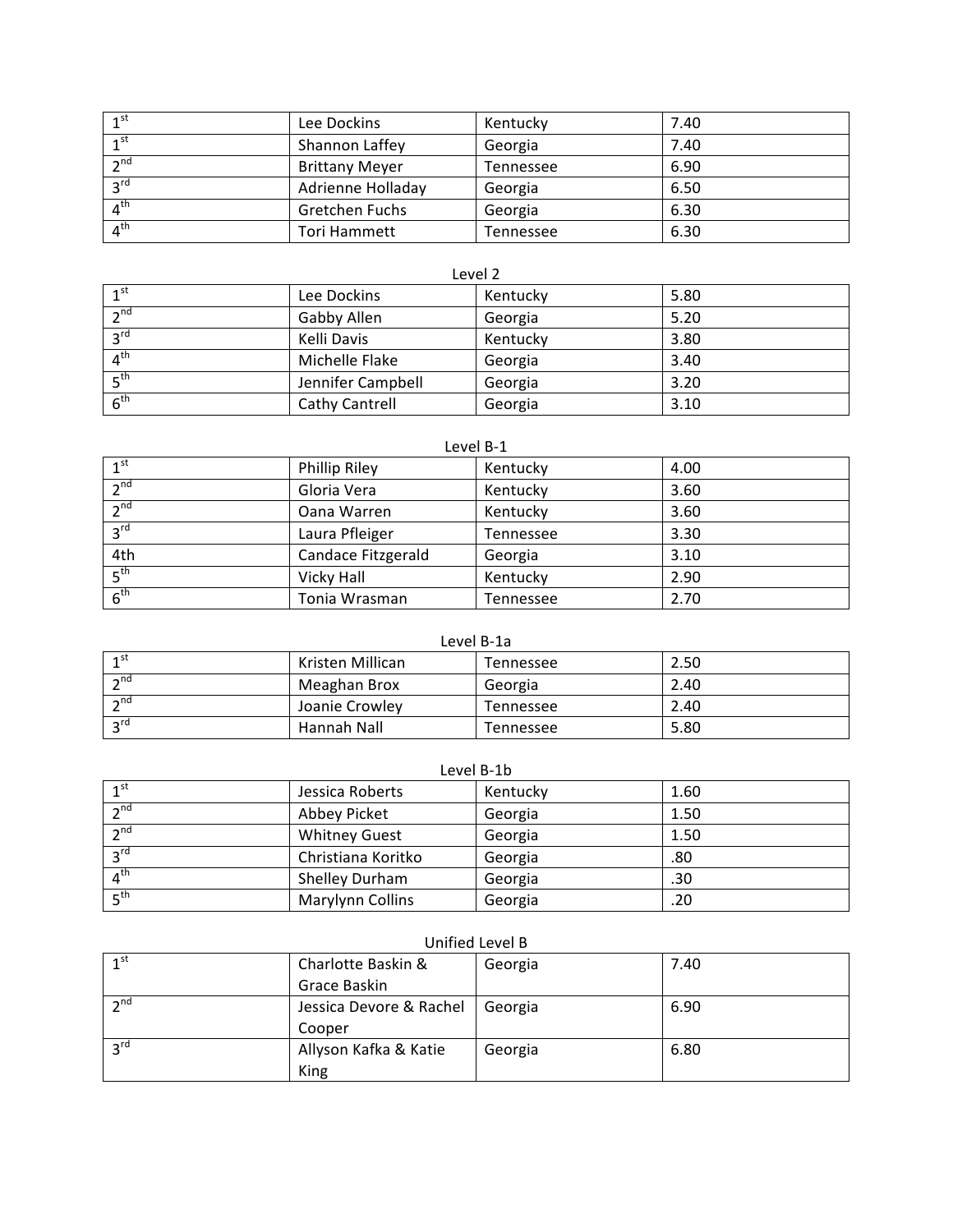### **Exhibition Ribbons**

| Shailah Brousseau | California | Clubs – 8.20       |
|-------------------|------------|--------------------|
|                   |            | $Hoop - 6.65$      |
|                   |            | Ball - 8.60        |
|                   |            | $Ribbon - 8.50$    |
|                   |            | All Around - 31.95 |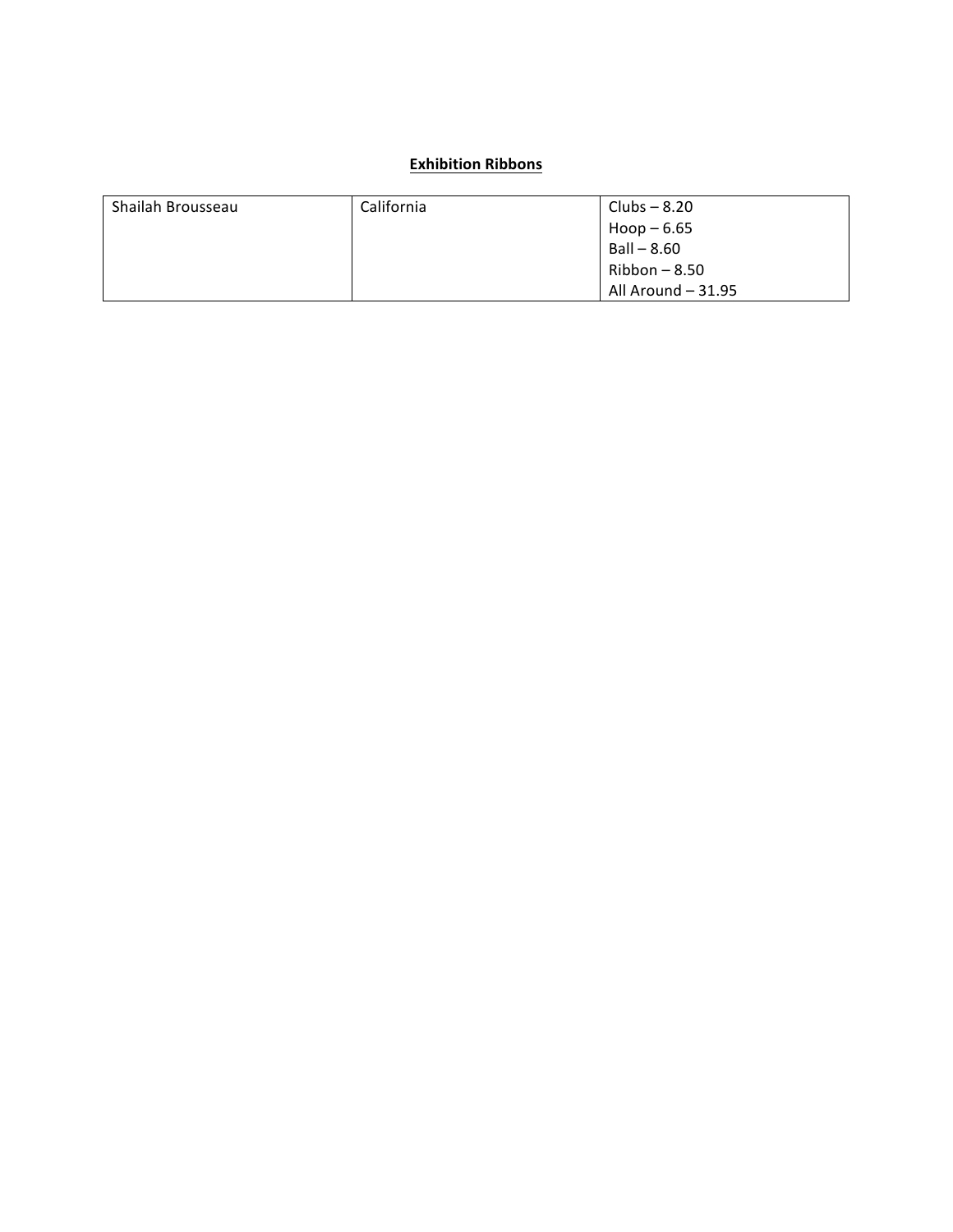### **ALL+AROUND**

#### Level 4

| ⊿st            | Lani Demello         | Georgia  | 33.75 |
|----------------|----------------------|----------|-------|
| $\neg$ nd<br>∼ | Dana Misitano        | Georgia  | 31.35 |
| $\sim$ rd      | <b>Tonya Cornett</b> | Kentuckv | 29.40 |

| Level 4a        |                   |           |       |
|-----------------|-------------------|-----------|-------|
|                 | Elana Weaver      | Gwinnett  | 28.80 |
| $\sim$ nd       | Karen Davis       | Chattooga | 26.65 |
| $2^{\text{rd}}$ | Paulette Harrison | Chattooga | 23.60 |

| Level 3    |                   |           |       |
|------------|-------------------|-----------|-------|
| ⊿st        | Danielle Blakeney | Kentucky  | 32.60 |
| $\lnot$ nd | Eresi Yarney      | Wisconsin | 23.30 |

| Level 2         |                       |            |       |
|-----------------|-----------------------|------------|-------|
| 1 <sup>st</sup> | Katy Wilson           | Georgia    | 34.60 |
| $2^{nd}$        | Elisabeth Andersen    | Wisconsin  | 32.80 |
| 3 <sup>rd</sup> | Khalilah Greer        | Georgia    | 31.30 |
| 4 <sup>th</sup> | Mackenzie Amundson    | New Mexico | 30.65 |
| 5 <sup>th</sup> | <b>Stephanie Rios</b> | Georgia    | 29.20 |
| 6 <sup>th</sup> | Jeannie Garriss       | New Mexico | 29.15 |

| Level 2a              |                    |            |       |
|-----------------------|--------------------|------------|-------|
| $\lambda$ st          | Mandy Hoopingarner | Georgia    | 27.20 |
| $\mathbf{a}$ nd       | Megan Ratliff      | Georgia    | 27.00 |
| $2^{\text{rd}}$       | Rebecca Amador     | New Mexico | 23.35 |
| $\Lambda^{\text{th}}$ | Stephanie O'Connor | Georgia    | 19.45 |

| LEVEL 1                    |                       |           |       |
|----------------------------|-----------------------|-----------|-------|
| 1st                        | Adrienne Holladav     | Georgia   | 28.80 |
| $\mathsf{h}$ nd            | Tori Hammett          | Tennessee | 28.30 |
| $\sim$ nd                  | <b>Brittany Meyer</b> | Tennessee | 28.30 |
| $\mathsf{P}^{\mathsf{rd}}$ | Kelli Davis           | Kentuckv  | 28.20 |

| Level 1a              |                       |           |       |  |
|-----------------------|-----------------------|-----------|-------|--|
| 1 <sup>st</sup>       | Mary Grover           | Wisconsin | 25.10 |  |
| 2 <sub>n</sub>        | Gabby Allen           | Georgia   | 24.00 |  |
| $2^{\text{rd}}$       | Jennifer Campbell     | Georgia   | 22.40 |  |
| $\Lambda^{\text{th}}$ | Gretchen Fuchs        | Georgia   | 21.60 |  |
| $E^{\text{th}}$       | Michelle Flake        | Georgia   | 20.30 |  |
| 6 <sup>th</sup>       | <b>Cathy Cantrell</b> | Georgia   | 11.00 |  |

| $Level B-1$     |              |               |                        |  |
|-----------------|--------------|---------------|------------------------|--|
| ⊿st<br><b>.</b> | Oana Warrren | Ken<br>ituckv | $\sim$<br>. .<br>22.ZU |  |

### Level 1